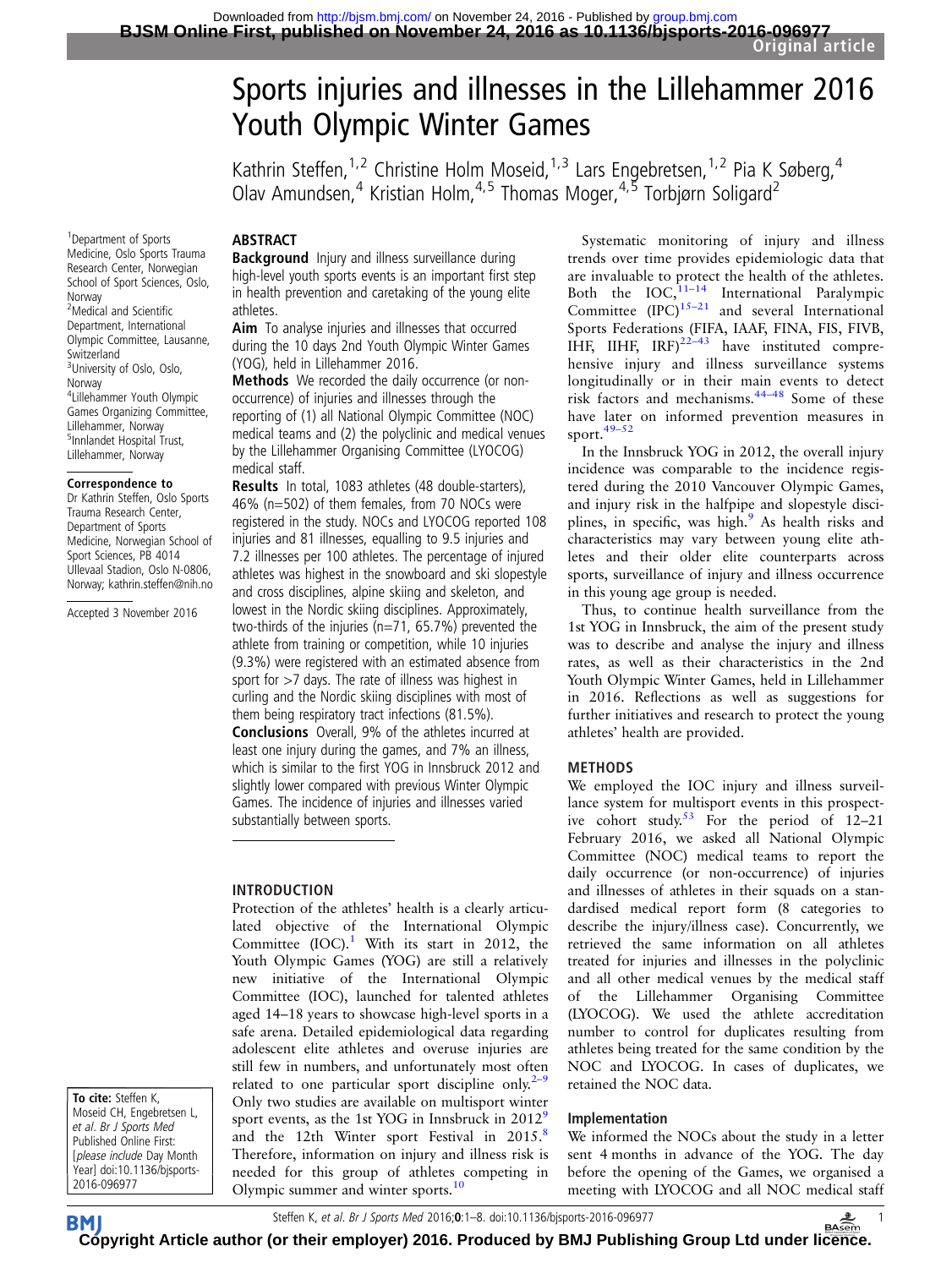and Chef de Mission (for NOCs without medical personnel) to account for and discuss the study procedures, which were also detailed in a one-page information sheet. The print and pdf forms of the daily report forms were available in the following languages: English, French, Spanish, German, Russian, Japanese and Chinese. Throughout the data collection, we recorded the response rate of all NOCs. We had daily meetings with LYOCOG and frequently visited NOCs to address any questions and encourage continuous reporting during the games.

## Definition of injury and illness

We defined injuries and illnesses as new (pre-existing, not fully rehabilitated conditions were not recorded) or recurring (athletes having returned to full participation after a previous condition) musculoskeletal symptoms or concussions (injuries) or illnesses incurred in competition or training during the Lillehammer YOG (12–21 February 2016) receiving medical attention, regardless of the consequences with respect to absence from competition or training. $53$  In cases where a single incident caused multiple injury types or affected multiple body parts, we recorded only the most severe diagnoses, as determined by our research team. Severe injuries and illnesses were defined as injuries or illnesses entailing an estimated absence from training or competition of more than  $1$  week.<sup>[12](#page-6-0)</sup>

### Injury and illness report form

Our injury and illness record form was identical to those we used in previous Summer<sup>[12](#page-6-0) [14](#page-7-0)</sup> and Winter Olympic Games,<sup>[11 13](#page-6-0)</sup> including the 1st Winter YOG.<sup>9</sup> With respect to injuries, we recorded the accreditation number, sport and event, whether the injury occurred in competition or training, date and time, body part, type, cause and estimated time lost from competition or training. We also recorded the following information for illnesses: accreditation number, sport and event, date, affected system, main symptom(s), cause and estimated time loss.

# Confidentiality and ethical approval

We recorded and used the athlete accreditation number to prevent duplicate records, as well as to query the IOC athlete database for their age, gender and nationality. We treated all information with strict confidence, and anonymised our medical database at the end of the Games.

The study was approved by the medical research ethics committee of the South-Eastern Norway Regional Health Authority.

# Data analysis

We calculated injury and illness incidences as the number of injuries or illnesses in competition, training or in total during the study period divided by the respective number of exposed athletes within the specific sport; with incidence values presented as injuries/illnesses per 100 athletes and per 1000 athlete days. Data on age are presented as mean with SD and compared between athlete groups with respect to injury and illness risk by using Student's t-test for continuous variables. We calculated the risk ratio (RR) of the number of injuries or illnesses between two groups by a simple Poisson model, assuming constant hazard per group. We present injury and illness incidences with 95% CIs. We regarded two-tailed p values of  $\leq 0.05$  as significant.

# RESULTS

A total of 1083 athletes from 70 NOCs were registered for and exposed to the 10 competition days of the 2016 Lillehammer Youth Olympic Winter Games; 581 male (54%) and 502 female

athletes (46%). There were 48 double-starters, meaning athletes who participated in two different sports, giving a total of 1131 athletes exposed to injury or illness.

The mean ages of the 1083 female and male athletes were 16.6 (SD 1.0) and 16.9 (0.9) years, respectively. For female athletes, the average age ranged from 15.3 years (ice hockey) to 17.5 years (ski cross) and for male athletes, from 15.8 years (ice hockey) to 17.6 years (alpine skiing).

# Injury risk

Among the registered athletes, 102 (51 females, 51 males) sustained 108 injuries with 6 athletes having 2 injury reports, corresponding to an injury risk of 9.5 injuries per 100 athletes (95% CI 7.8 to 11.4), equalling 10.0 injuries per 1000 athlete days. In relation to the number of registered athletes, injury risk was highest in the ski (28.6%) and snowboard cross disciplines (27.3%), skeleton (17.5%), short track (15.2%), in the freeski (14.7%) and snowboard slope style disciplines (14.3%), and in bobsleigh (13.8%). On the other side of the spectrum, the lowest injury risk was found in the Nordic skiing disciplines ([table 1\)](#page-2-0). Injury risk was similar between female (10.1%) and male athletes (8.8%) (RR=1.18; 95% CI 0.78 to 1.77), with the average age of injured versus non-injured athletes being 16.8  $(0.9)$  and 16.8  $(1.0)$  years  $(p=0.27)$ , respectively. For female and male athletes, age of injured athletes was similar across sports ( $p > 0.05$ ).

# Injury location and type, causes of injury, circumstance and severity

All the data regarding injury location and type by disciplines are presented in [table 2.](#page-3-0) Almost one-third of all skiing and snowboarding injuries were knee injuries (n=14, 30%). A total of 10 injuries to the head and face were reported from ice hockey; 5 of which were concussions. Other typical injury types were bone injuries, contusions, sprains and strains, mainly to the lower limbs.

More than half of all injuries  $(n=64, 59.2\%)$  occurred in a contact situation, either with another athlete (typical for ice hockey) or on icy surfaces (typically crashes in the freeski and snowboard disciplines, as well as in ice hockey). Approximately one-fifth of the injuries were caused by long-lasting overuse symptoms (typically tendinopathies) or by non-contact injuries (typically ligament sprains and muscle strains) ([table 3\)](#page-4-0).

Slightly more than half of the 108 injuries occurred during competition ( $n=56$ , 51.9%), while 49 injuries (45.4%) happened during training, and 3 injuries (2.8%) during other sport-related activities, such as 'warm-up' ([table 4\)](#page-4-0). While almost all ice hockey injuries occurred in competition, most of the injuries in the freestyle skiing and snowboarding disciplines, as well as in bob and skeleton occurred during training.

Approximately, two-thirds of the injuries led to absence from training or competition (n=71, 65.7%), while a quarter of all injuries (n=27 injuries, 25.0%) were expected to lead to 1–7 days absence from sport. During the 10 days of competition, 10 serious injuries (9.3% of all injuries) with an estimated absence from sport for >7 days were registered; 8 of these injuries affected female athletes with 5 out of those affecting the knee:

- ▸ ice hockey, female, competition, MCL rupture, contact, 14 days estimated absence from sport;
- $\triangleright$  ice hockey, male, competition, concussion, contact, 21 days;
- short track, female, training, wrist fracture, fall, 14 days;
- ▸ alpine skiing, female, training, knee tendinopathy, noncontact/overuse, 21 days;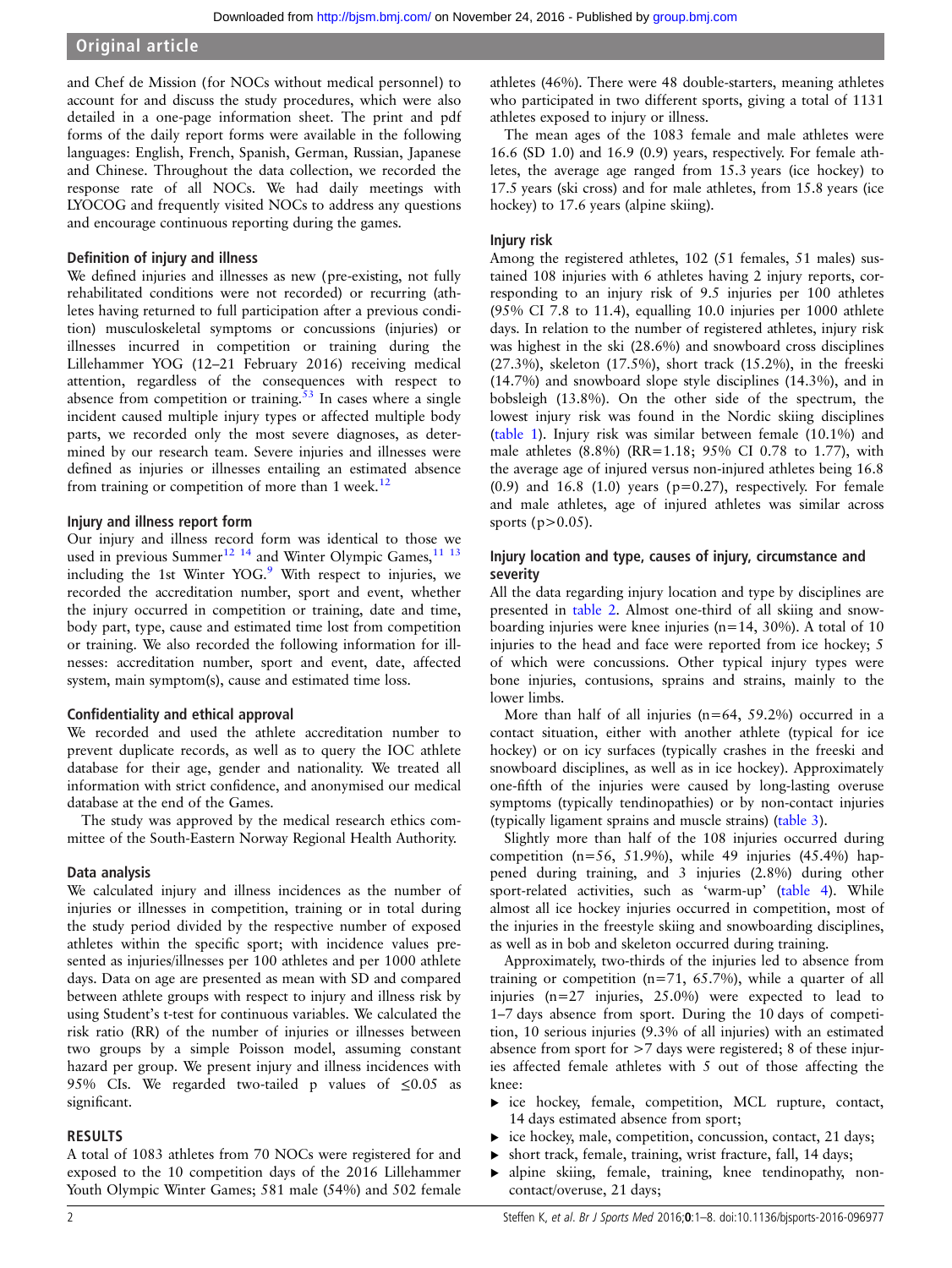<span id="page-2-0"></span>

| Table 1 Rates of injuries and illnesses expressed as number of cases per 100 athletes, separated for female and male athletes participating in |  |  |  |  |
|------------------------------------------------------------------------------------------------------------------------------------------------|--|--|--|--|
| the 10 competition days of the 2016 Lillehammer Youth Olympic Games                                                                            |  |  |  |  |

|                              | Participants per event (n) |              |              | Injuries (n, %)          |                          |              | Illnesses (n, %)         |                   |                          |  |
|------------------------------|----------------------------|--------------|--------------|--------------------------|--------------------------|--------------|--------------------------|-------------------|--------------------------|--|
| <b>Olympic winter sports</b> | <b>Females</b>             | <b>Males</b> | <b>Total</b> | <b>Females</b>           | <b>Males</b>             | <b>Total</b> | <b>Females</b>           | <b>Males</b>      | <b>Total</b>             |  |
| Team sports                  |                            |              |              |                          |                          |              |                          |                   |                          |  |
| Curling                      | 32                         | 32           | 64           | 3(9.4)                   | 2(6.3)                   | 5(7.8)       | 6(18.8)                  | 5(15.6)           | 11(17.2)                 |  |
| Ice hockey                   | 100                        | 99           | 199          | 8(8.0)                   | 15(15.2)                 | 23 (11.6)    | 4(4.0)                   | 2(2.0)            | 6(3.0)                   |  |
| Skating sports               |                            |              |              |                          |                          |              |                          |                   |                          |  |
| Figure skating               | 38                         | 38           | 76           | 1(2.6)                   | 2(5.3)                   | 3(3.9)       | 5(13.2)                  | 1(2.6)            | 6(7.9)                   |  |
| Short track                  | 16                         | 17           | 33           | 3(18.8)                  | 2(11.8)                  | 5(15.2)      |                          |                   |                          |  |
| Speed skating                | 28                         | 29           | 57           | 2(7.1)                   | 3(10.3)                  | 5(8.8)       | $\overline{\phantom{0}}$ | $\qquad \qquad -$ | $\qquad \qquad -$        |  |
| Sliding sports               |                            |              |              |                          |                          |              |                          |                   |                          |  |
| <b>Bobsleigh</b>             | 15                         | 14           | 29           | 2(13.3)                  | 2(14.3)                  | 4(13.8)      | 1(6.7)                   | $\qquad \qquad -$ | 1(3.4)                   |  |
| Luge                         | 22                         | 48           | 70           |                          | 2(4.2)                   | 2(2.9)       | 3(13.6)                  | 2(4.2)            | 5(7.1)                   |  |
| Skeleton                     | 20                         | 20           | 40           | 3(15.0)                  | 4(20.0)                  | 7(17.5)      | 3(15.0)                  | 1(5.0)            | 4(10.0)                  |  |
| Ski and snowboarding         |                            |              |              |                          |                          |              |                          |                   |                          |  |
| Alpine skiing                | 59                         | 65           | 124          | 9(15.3)                  | 7(10.8)                  | 16 (12.9)    | 4(6.8)                   | 5(7.7)            | 9(7.3)                   |  |
| Freestyle skiing             |                            |              |              |                          |                          |              |                          |                   |                          |  |
| Cross                        | 17                         | 18           | 35           | 7(41.2)                  | 3(16.7)                  | 10(28.6)     |                          | 1(5.6)            | 1(2.9)                   |  |
| Halfpipe                     | 6                          | 11           | 17           | $\overline{\phantom{a}}$ |                          |              | —                        | $\qquad \qquad -$ | $\qquad \qquad -$        |  |
| Slopestyle                   | 14                         | 20           | 34           | 3(21.4)                  | 2(10.0)                  | 5(14.7)      | $\qquad \qquad -$        | $\qquad \qquad -$ | $\overline{\phantom{0}}$ |  |
| Snowboarding                 |                            |              |              |                          |                          |              |                          |                   |                          |  |
| Cross                        | 16                         | 17           | 33           | 5(31.3)                  | 4(23.5)                  | 9(27.3)      | 2(12.5)                  | 1(5.9)            | 3(9.1)                   |  |
| Halfpipe                     | 16                         | 16           | 32           | $\overline{\phantom{a}}$ | 1(6.3)                   | 1(3.1)       |                          |                   | $\qquad \qquad -$        |  |
| Slopestyle                   | 19                         | 23           | 42           | 5(26.3)                  | 1(4.3)                   | 6(14.3)      | 1(5.3)                   | 2(8.7)            | 3(7.1)                   |  |
| Nordic skiing sports         |                            |              |              |                          |                          |              |                          |                   |                          |  |
| <b>Biathlon</b>              | 51                         | 52           | 103          | 2(3.9)                   | $\overline{\phantom{0}}$ | 2(1.9)       | 9(17.6)                  | 6(11.5)           | 15 (14.6)                |  |
| Cross-country skiing         | 43                         | 53           | 96           | 3(7.0)                   |                          | 3(3.1)       | 8(18.6)                  | 4(7.5)            | 12(12.5)                 |  |
| Nordic combined              | $\overline{\phantom{m}}$   | 14           | 14           | $\overline{\phantom{0}}$ | 1(7.1)                   | 1(7.1)       | $\qquad \qquad -$        | 2(14.3)           | 2(14.3)                  |  |
| Ski jumping                  | 14                         | 19           | 33           | $\overline{\phantom{0}}$ | 1(5.3)                   | 1(3.0)       | $\overline{\phantom{0}}$ | 1(5.3)            | 1(3.0)                   |  |
| Total                        | 526                        | 605          | 1131         | 56 (10.6)                | 52 (8.6)                 | 108 (9.5)    | 34 (6.5)                 | 47 (7.2)          | 81(7.2)                  |  |

Data include 48 double-starters.

\*Information on sport/event missing for two illness cases (one female, one male athlete).

- ▸ snowboard cross, female, competition, knee MCL rupture, contact athlete, 42 days;
- snowboard cross, male, competition, shoulder fracture, fall, 60 days;
- ▸ snowboard slopestyle, female, competition, hand fracture, fall, 28 days;
- ▸ snowboard slopestyle, female, training, knee ligament sprain, contact object, 14 days;
- ▸ ski cross, female, competition, knee ligament sprain, contact athlete, 21 days;
- ▸ ski cross, female, competition, hip contusion, non-contact, 14 days.

#### Illness risk

A total of 76 athletes (31 males, 45 females) sustained 81 illnesses, with 5 athletes having 2 illness reports, equalling to an illness risk of 7.2 illnesses per 100 athletes (95% CI 5.6 to 8.7), or corresponding to 7.5 illnesses per 1000 athlete days. Illness risk was almost doubled for female (9.0%) compared with male athletes (5.3%) (RR=1.75; 95% CI 1.09 to 2.81). The average age of ill versus non-ill athletes was 16.9 (SD 0.9) and 16.8 (SD 1.0) years ( $p=0.17$ ), respectively.

Illness risk was highest in curling (17.2% of participating curling athletes) and in the Nordic skiing disciplines with biathlon (14.6%), nordic combined (14.3%) and cross country skiers (12.5%) suffering from at least one illness case during the games. Most of the illnesses were respiratory tract infections

(n=66, 81.5%). Also, five cases of gastrointestinal infections were reported, corresponding to 6.2% of all reported illnesses ([table 5\)](#page-5-0). Almost two-thirds of all illnesses (26, 32%) prevented the athlete to train or compete for at least 1 day, in most cases due to respiratory track infections with fever, cough and pain symptoms for 1–2 days.

# NOC versus LYOCOG reports

We received daily feedback from all 70 NOCs on the occurrence or non-occurrence of new injury and/or illness cases among the participants (100% response rate). Of the 108 injury cases, 51 (47%) were reported solely through the NOC medical staff, 39 cases (36%) were reported by both sources and 18 cases (17%) through LYOCOG only. Of the 10 severe injuries, 7 cases were reported through both sources, while 2 cases were reported through the NOC only and 1 case solely through the LYOCOG. The pattern was different for illnesses, 65 out of the 81 illnesses (80%) were reported through the NOC only, while 16 cases (20%) were reported through the NOC and LYOCOG.

#### **DISCUSSION**

The main findings of the 10-day long prospective cohort study, conducted during the 2nd Youth Olympic Winter Games in Lillehammer 2016, were that 9% and 7% of all the 1083 athletes suffered from at least one injury or illness, with overall rates of 9.5 injuries and 7.2 illnesses per 100 athletes, respectively. These figures are marginally lower than those reported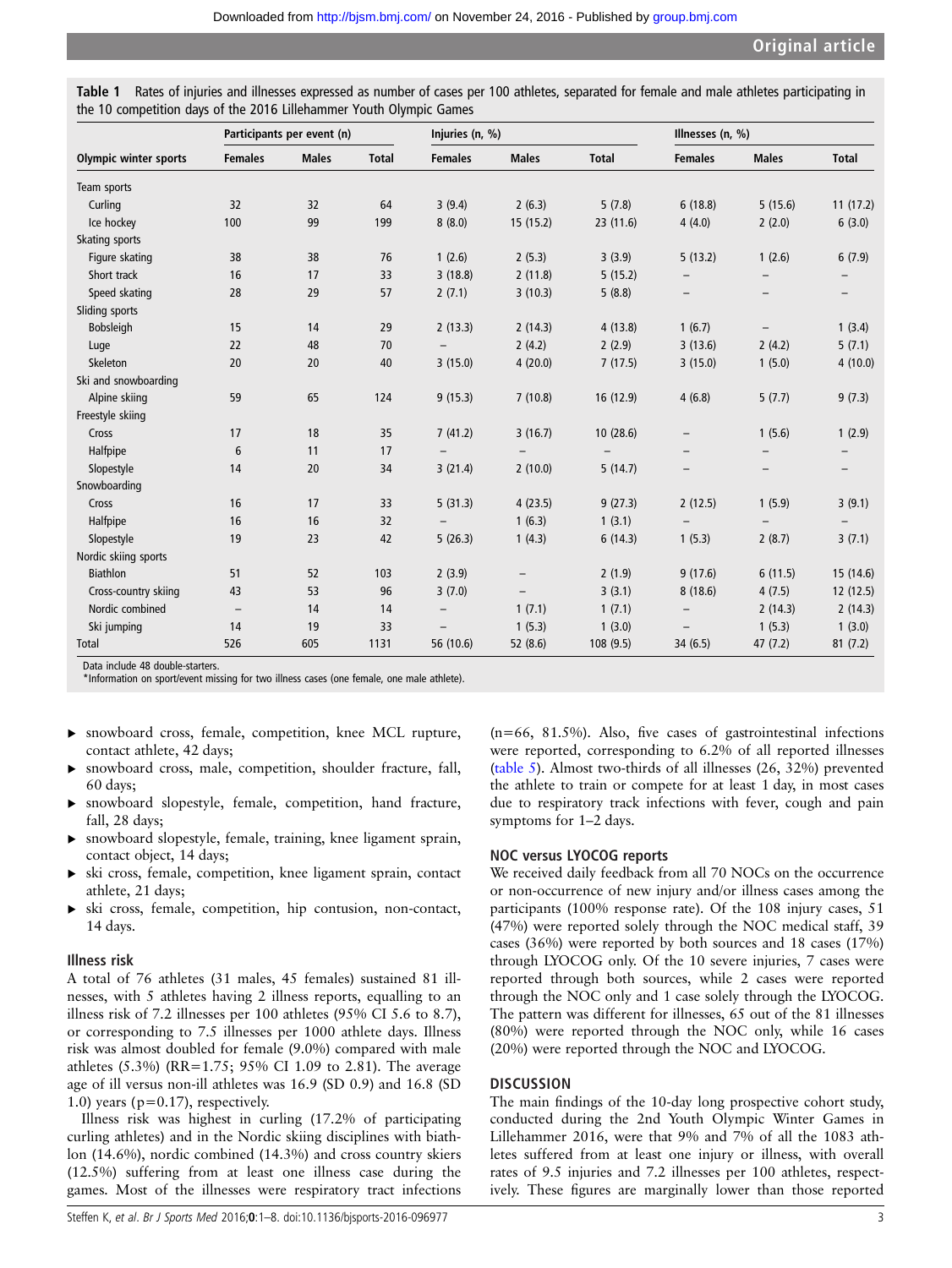<span id="page-3-0"></span>

|  | Table 2 Number (n) and proportion (%) of injuries in sports on the agenda of the 2016 Lillehammer Youth Olympic Games |  |  |  |  |
|--|-----------------------------------------------------------------------------------------------------------------------|--|--|--|--|
|--|-----------------------------------------------------------------------------------------------------------------------|--|--|--|--|

|                                                           | Alpine, freestyle skiing and<br>snowboarding (n=317) | Curling<br>$(n=64)$ | Ice hockey<br>$(n=199)$  | <b>Sliding sports</b><br>$(n=139)$ | <b>Nordic skiing</b><br>sports $(n=246)$ | <b>Skating sports</b><br>$(n=166)$ | <b>Total</b><br>$(n=1131)$ |
|-----------------------------------------------------------|------------------------------------------------------|---------------------|--------------------------|------------------------------------|------------------------------------------|------------------------------------|----------------------------|
| Injury                                                    | 47                                                   | 5                   | 23                       | 13                                 | $\overline{7}$                           | 13                                 | 108 (100.0)                |
| Injury location                                           |                                                      |                     |                          |                                    |                                          |                                    |                            |
| Head                                                      | $\overline{2}$                                       |                     | 8                        | $\mathbf{1}$                       |                                          | $\overline{2}$                     | 13 (12.0)                  |
| Neck/cervical spine                                       | $\overline{2}$                                       |                     | $\overline{2}$           | $\overline{2}$                     | 1                                        |                                    | 7(6.5)                     |
| Thoracic spine/upper<br>back                              | $\overline{\phantom{0}}$                             |                     | $\overline{\phantom{0}}$ |                                    |                                          | $\overline{\phantom{0}}$           |                            |
| Sternum/ribs                                              |                                                      |                     |                          | $\overline{\phantom{0}}$           |                                          | $\overline{\phantom{0}}$           | $\overline{\phantom{0}}$   |
| Lumbar spine/lower back                                   | 3                                                    | $\mathbf{1}$        | 3                        | 3                                  |                                          | $\overline{2}$                     | 12(11.1)                   |
| Abdomen                                                   | 1                                                    |                     |                          |                                    |                                          |                                    | 1(0.9)                     |
| Pelvis/sacrum/buttock                                     |                                                      |                     |                          |                                    |                                          |                                    | $\overline{a}$             |
| Shoulder/clavicle                                         | $\overline{2}$                                       |                     | 2                        | $\overline{\phantom{0}}$           | 1                                        | $\overline{\phantom{0}}$           | 5(4.6)                     |
| Elbow                                                     | $\mathbf{1}$                                         |                     | $\overline{2}$           | $\overline{2}$                     |                                          | 1                                  | 6(5.6)                     |
| Arm                                                       | 3                                                    |                     | —                        | $\mathbf{1}$                       |                                          | $\mathbf{1}$                       | 5(4.6)                     |
| Wrist                                                     | $\overline{2}$                                       | $\mathbf{1}$        | $\overline{2}$           | $\overline{\phantom{0}}$           |                                          |                                    | 5(4.6)                     |
| Hand                                                      | 1                                                    |                     | $\overline{\phantom{0}}$ | $\overline{\phantom{0}}$           |                                          | 1                                  | 2(1.9)                     |
| Finger                                                    | 4                                                    |                     |                          | $\mathbf{1}$                       | 1                                        | $\mathbf{1}$                       | 7(6.5)                     |
| Hip                                                       | 4                                                    |                     | $\mathbf{1}$             |                                    |                                          |                                    | 5(4.6)                     |
| Groin                                                     | 1                                                    |                     | $\mathbf{1}$             |                                    |                                          |                                    | 2(1.9)                     |
| Thigh                                                     | 4                                                    |                     |                          | $\mathbf{1}$                       | $\overline{2}$                           | $\overline{2}$                     | 9(8.3)                     |
| Knee                                                      | 14                                                   | $\overline{2}$      | 1                        | $\overline{\phantom{0}}$           | 1                                        | $\mathbf{1}$                       | 19 (17.6)                  |
| Lower leg                                                 | $\mathbf{1}$                                         | $\mathbf{1}$        |                          | 1                                  |                                          | $\mathbf{1}$                       | 4(3.7)                     |
| Ankle                                                     | $\overline{2}$                                       |                     | 1                        | $\mathbf{1}$                       | $\mathbf{1}$                             | 1                                  | 6(5.6)                     |
| Injury type                                               |                                                      |                     |                          |                                    |                                          |                                    |                            |
| Concussion                                                | 3                                                    |                     | 5                        | $\overline{2}$                     |                                          | $\overline{2}$                     | 12(11.1)                   |
| Fracture (trauma, stress, other bone<br>injuries)         | 5                                                    |                     |                          |                                    |                                          | 1                                  | 6(5.6)                     |
| Sprain (dislocation, subluxation,<br>ligamentous rupture) | 12                                                   |                     | $\overline{2}$           | —                                  | 1                                        | 3                                  | 18(16.7)                   |
| Strain (muscle rupture, tear, tendon<br>rupture)          | 12                                                   |                     | 4                        | $\overline{2}$                     |                                          |                                    | 18 (16.7)                  |
| Meniscus, cartilage                                       | $\overline{\phantom{0}}$                             |                     |                          | $\qquad \qquad -$                  |                                          | —                                  |                            |
| Contusion, haematoma, brusie                              | 7                                                    | $\mathbf{1}$        | 5                        | 8                                  |                                          | $\overline{2}$                     | 23(21.3)                   |
| Tendinosis, tendinapathy                                  | $\overline{2}$                                       | $\overline{2}$      | $\overline{2}$           | $\overline{\phantom{0}}$           | $\overline{2}$                           | $\mathbf{1}$                       | 9(8.3)                     |
| Arthritis, synovitis, brusitis                            |                                                      |                     |                          |                                    |                                          |                                    | $\overline{\phantom{0}}$   |
| Impingement                                               |                                                      |                     |                          |                                    |                                          |                                    | $\overline{\phantom{0}}$   |
| Laceration, abrasion, skin lesion                         |                                                      |                     | 4                        |                                    |                                          | 3                                  | 7(6.5)                     |
| Dental injury, broken tooth                               | $\overline{\phantom{0}}$                             |                     |                          |                                    |                                          |                                    | $\overline{\phantom{0}}$   |
| Muscle cramps, spasm                                      | 3                                                    |                     |                          | $\mathbf{1}$                       | $\overline{2}$                           | $\mathbf{1}$                       | 7(6.5)                     |
| Other (nerve, spinal cord, fasciitis)                     | 3                                                    | $\overline{2}$      | $\mathbf{1}$             |                                    | $\overline{2}$                           |                                    | 8(7.4)                     |
| Data include 48 double-starters.                          |                                                      |                     |                          |                                    |                                          |                                    |                            |

from the Innsbruck 2012 Youth Olympic Winter Games (10.9 and  $8.4$ ;<sup>9</sup> however, higher than figures reported from the 12th Winter European Youth Olympic Festival (4.2 and 3.8, five com-petition days).<sup>[8](#page-6-0)</sup>

Identifying high-risk sports is the important first step in developing evidence-based preventive measures.<sup>10</sup> In addition to its direct effect on injury rates, minimising the risk of injuries, especially those with severe and long-lasting consequences, may contribute to fewer athletes dropping out from sport. $54$  While the highest injury rates were found in sports characterised by high-speed, frequent jump-landings and head-to-head competitions, namely ski cross (29% of the competing athletes) and snowboard cross (27%), skeleton (18%), short track (15%) and freeski (15%), and snowboard slopestyle (14%), the highest rates of illness were found in curling (17%) and in the Nordic skiing events (13–15%).

#### Injury risk in the Youth Olympic sports

The overall rate of injury in the Lillehammer YOG was comparable to the Innsbruck  $YOG^9$  $YOG^9$  (9.6 vs 10.9); however, a shift in injury risk was seen for some disciplines. Injury risk was presumably higher in ski cross (29% in Lillehammer vs 17% in Innsbruck), bobsleigh (14% vs 8%), skeleton (18% vs 4%), short track (15% vs 7%), and in curling (8% vs 3%). Injury risk was similar in ice hockey (12% vs 15%), luge (3% vs 6%), alpine skiing (13% vs 14%), the Nordic skiing disciplines (1–6% in both events) and in speed skating (9% both events). However, as injury cases in each sport generally were low, comparisons between the two Youth Games need to be seen as purely descriptive and thus interpreted carefully.

Looking at Olympic Winter Games, three of the most highrisk sports in the 2014 Sochi Olympic Games (aerial skiing and moguls) $11$  were not on the programme for any of the youth winter sport events (Innsbruck YOG 2012, Winter European Youth Olympic Festival 2015, Lillehammer YOG 2016), $8\frac{9}{2}$ which can be seen as wise decision to reduce injury risk among the young talents. Still, in the Lillehammer YOG, as in both recent senior and YOG, snowboard and ski cross/slope style turned out to be the sports with the highest risk with almost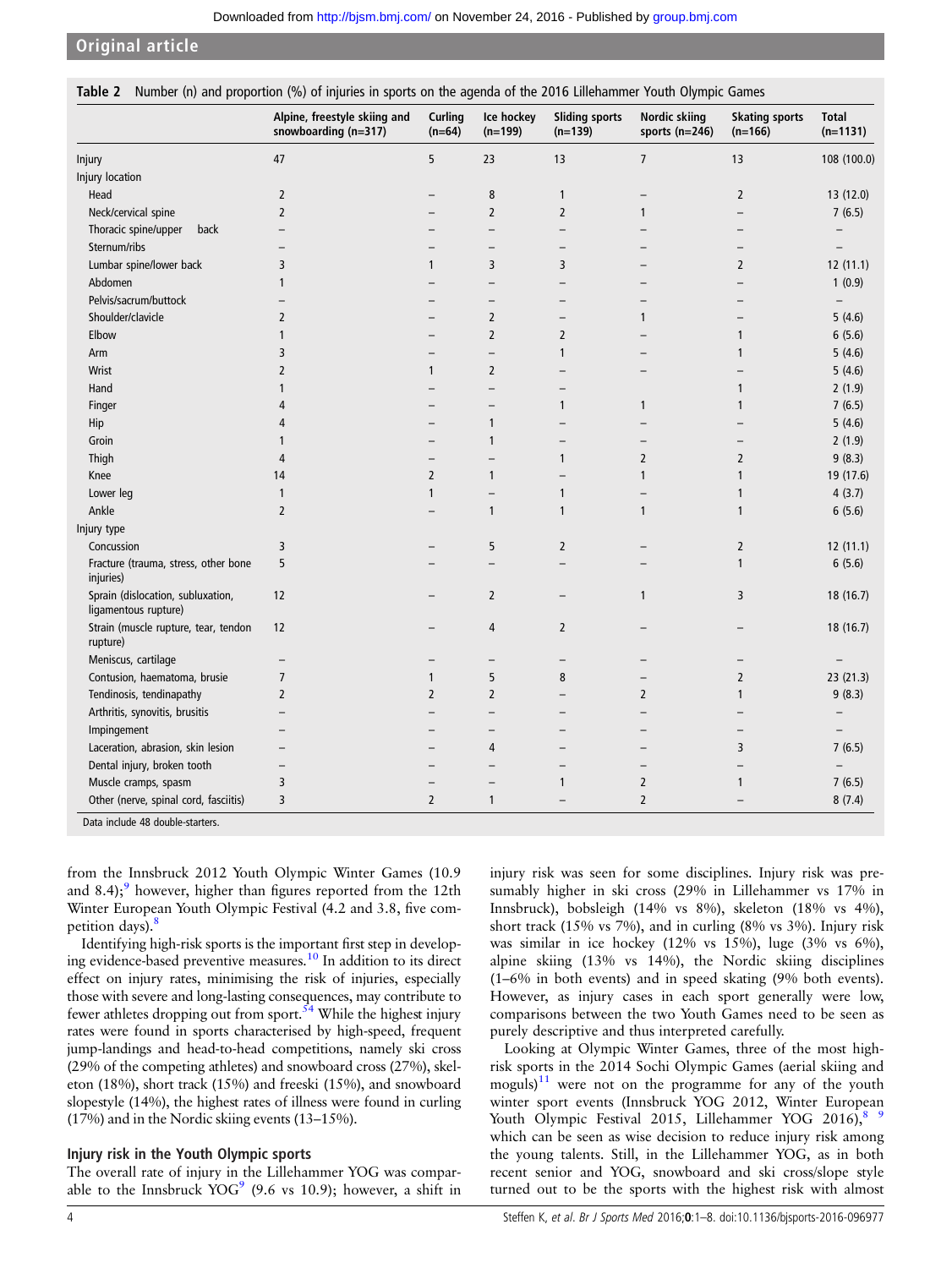<span id="page-4-0"></span>Table 3 Number (n) and proportion (%) of injury causation in sports on the agenda of the 2016 Lillehammer Youth Olympic Games

|                       | Alpine, freestyle skiing and<br>snowboarding $(n=317)$ | Curling<br>$(n=64)$ | Ice hockey<br>$(n=199)$ | <b>Sliding sports</b><br>$(n=139)$ | Nordic skiing<br>sports $(n=246)$ | <b>Skating sports</b><br>$(n=166)$ | <b>Total</b><br>$(n=1131)$ |
|-----------------------|--------------------------------------------------------|---------------------|-------------------------|------------------------------------|-----------------------------------|------------------------------------|----------------------------|
| Contact               |                                                        |                     |                         |                                    |                                   |                                    |                            |
| Contact (unspecified) | 6                                                      |                     |                         |                                    |                                   | 4                                  | 16(14.8)                   |
| Contact ground        | 9                                                      |                     |                         | 4                                  |                                   |                                    | 16(14.8)                   |
| Contact object        | 6                                                      |                     |                         | 3                                  |                                   |                                    | 20(18.5)                   |
| Contact player        |                                                        |                     | 9                       |                                    |                                   |                                    | 12(11.1)                   |
| Non-contact           | 14                                                     |                     |                         |                                    |                                   | 4                                  | 19 (17.6)                  |
| Overuse               | q                                                      | 4                   | 3                       |                                    |                                   |                                    | 23(21.3)                   |
| Other                 |                                                        |                     |                         |                                    |                                   |                                    | 2(1.9)                     |
| Total                 | 47                                                     | 5                   | 23                      | 13                                 |                                   | 13                                 | 108 (100)                  |

Table 4 Injury circumstance, numbers and proportions, of injuries in sports on the agenda of the 2016 Lillehammer Youth Olympic

| Games                                           |                |                 |            |              |
|-------------------------------------------------|----------------|-----------------|------------|--------------|
|                                                 | Competition    | <b>Training</b> | Other      | <b>Total</b> |
| Alpine, freestyle<br>skiing and<br>snowboarding | 21             | 26              |            | 47           |
| Curling                                         | 4              |                 |            | 5            |
| Ice hockey                                      | 20             | $\mathfrak z$   |            | 23           |
| Sliding sports                                  | $\overline{2}$ | 11              |            | 13           |
| Nordic skiing sports                            |                | 5               |            | 7            |
| Skating sports                                  | 8              | 5               |            | 13           |
| Total                                           | 56 (51.9%)     | 49 (45.4%)      | $3(2.8\%)$ | 108 (100%)   |
| Data include 48 double-starters.                |                |                 |            |              |

1 in 3 athletes suffering from an injury. Out of 19 injuries in these disciplines, 6 resulted in an estimated absence of more than 2 weeks (fractures, contusions, distortions). As these athletes expose themselves to aerial manoeuvres and jump-landing tasks under high-speed conditions (slopestyle) or compete in heats with considerably risk-taking attitudes (cross),  $364647$  the occurrence of more severe injuries happening is not surprising.

Compared with Innsbruck, where injury risk in the half pipe was a major concern and comparable to the risk reported in the 2010 Vancouver Games,<sup>[13](#page-6-0)</sup> the half pipe disciplines in Lillehammer generated a very low injury risk (zero and one injury among freeski and snowboard athletes, respectively).

It was discussed post-Innsbruck whether the half pipe, which was of the same size as in Vancouver, was too demanding for the young athletes.<sup>[9](#page-6-0)</sup> However, in Lillehammer, an even higher pipe (22 foot super-pipe, compared with 18 foot standard internationally) was built. It is possible that the size of the pipe (and side walls) may have been too large for the young athletes to generate very high take-off speeds for the most spectacular aerial manoeuvres, and thereby contributing to reduced injury risk. However, this remains speculative at the current stage.

More information on mechanisms of injuries in the halfpipe is needed, to be able to establish what pipe size is most appropriate for athletes of different ages in terms of risk of injury.

# Mechanisms, circumstances, severity, location and type of injuries

Similar to the Innsbruck YOG, $9$  about half of the injuries in Lillehammer occurred in competition and half in training. Most

injuries happened through varying contact situation, typically falls or direct athlete contact as in skiing and snowboarding cross, but also in ice hockey and skeleton.

There has been an increased awareness about concussions in youth sports.<sup>[42 43 55](#page-7-0)-57</sup> In Lillehammer, 12 concussions (11% of all injuries) were reported, 5 of them in ice hockey. Most likely, concussions occurred through either tackling or through falls on icy surfaces after high-speed crashes. Safeguarding the young athletes through identifying important risk factors (ie, body checking)<sup>[56](#page-7-0)</sup> and implementing better safety rules have in recent years been a priority for hockey federations, as in Canada, where policy changes have effectively been introduced to young age groups.<sup>[49 58](#page-7-0)</sup> For the Lillehammer YOG, aiming to minimise injury risk, the International Ice Hockey Federation (IIHF) decided to only let players born in 2000 qualify for the ice hockey competition, thereby eliminating a large variety of skeletal maturation differences in hockey injury from Innsbruck to Lillehammer (15% vs 12%).

For athletes safety, irrespective of age and level, it is a matter of course to create venues as safe and professional as possible. In major sports events, like the Olympic Games, injuries or illnesses of even minor severity and time loss have the potential to be participation-limiting and performance-inhibiting, and thus prevent athletes from reaching their life-time achievement. $^{11}$  $^{11}$  $^{11}$  In the Lillehammer YOG, almost 1 in 10 of the injuries were estimated to involve time loss >7 days. In line with other reports from world-class athletes $35-39$  $35-39$  and adolescent upcoming stars, $2^{-9}$  $2^{-9}$  $2^{-9}$  these were typically knee sprain injuries.

# Illness risk during the Youth Olympics

The high incidence of upper respiratory infections mirrors data from other Olympic,<sup>[11](#page-6-0)–13</sup> Paralympic<sup>[16](#page-7-0)–18</sup> and single elite sport events.<sup>[22 34 40 41 59](#page-7-0)–61</sup> The rate of illness in the Lillehammer was similar to those reported in the Innsbruck  $YOG<sup>9</sup>$  $YOG<sup>9</sup>$  $YOG<sup>9</sup>$  (7% of all athletes affected in Lillehammer, compared with 8% of athletes in Sochi and in Innsbruck vs 7% in Vancouver).<sup>[9](#page-6-0)</sup> Also consistent with recent reports from multisport events<sup>[11](#page-6-0)-13</sup> with a 75% higher odds, female athletes were exposed to higher risk as their male counterparts. This quite consistent pattern of illness risk between males and females between sports should be explored in more detail. With one-third of the illness cases to lead to an estimated absence from sport for 1–2 days, these situations will be performance limiting for an athlete. Most likely, high athlete density living in the Olympic Village and also exposure to cold air could explain the high incidence of tract infections. Earlier, it has been reported that airway hyper-responsiveness/asthma is one of the most common chronic medical conditions in winter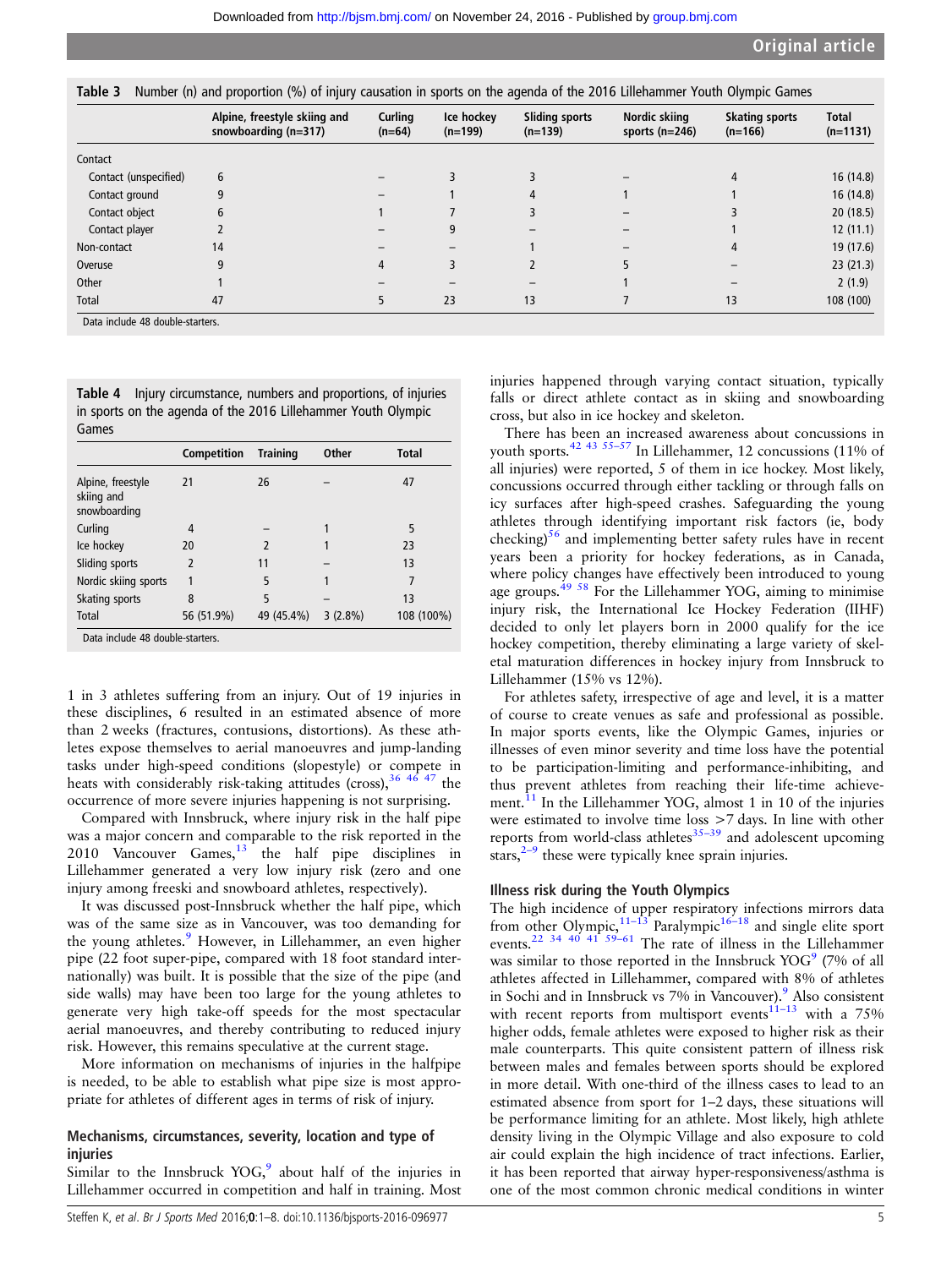<span id="page-5-0"></span>

|  | Table 5 Number (n) and proportion (%) of illnesses in sports on the agenda of the 2016 Lillehammer Youth Olympic Games |
|--|------------------------------------------------------------------------------------------------------------------------|
|  |                                                                                                                        |

|                                                                                                           | Alpine, freestyle skiing<br>and snowboarding<br>$(n=317)$ | Curling<br>$(n=64)$ | Ice hockey<br>$(n=199)$ | <b>Sliding sports</b><br>$(n=139)$ | Nordic skiing<br>sports $(n=246)$ | <b>Skating</b><br>sports<br>$(n=166)$ | <b>Total</b><br>$(n=1131)$ |
|-----------------------------------------------------------------------------------------------------------|-----------------------------------------------------------|---------------------|-------------------------|------------------------------------|-----------------------------------|---------------------------------------|----------------------------|
| <b>Illness</b>                                                                                            | 16                                                        | 11                  | 6                       | 10                                 | 30                                | 6                                     | $79*$                      |
| Illness affected system                                                                                   |                                                           |                     |                         |                                    |                                   |                                       |                            |
| Gastrointestinal                                                                                          | 2                                                         |                     |                         |                                    | -1                                |                                       | 5(6.3)                     |
| Respiratory                                                                                               | 13                                                        | 9                   | 3                       |                                    | 26                                | 6                                     | 64 (81.0)                  |
| Allergic, immunological                                                                                   |                                                           |                     |                         |                                    |                                   |                                       |                            |
| Metabolic, endocrinological                                                                               |                                                           |                     |                         |                                    |                                   |                                       | 1(1.3)                     |
| Dermatological                                                                                            |                                                           |                     |                         |                                    |                                   |                                       |                            |
| Other (urogenital, gynaecological, cardiovascular,<br>neurological, psychiatric, musculoskeletal, dental) | 1                                                         |                     | 3                       |                                    | 3                                 |                                       | 9(11.4)                    |
| Illness symptoms                                                                                          |                                                           |                     |                         |                                    |                                   |                                       |                            |
| Fever                                                                                                     | 4                                                         | $\overline{2}$      | $\overline{2}$          | 5                                  | 3                                 | 3                                     | 19 (24.1)                  |
| Pain                                                                                                      |                                                           | $\overline{2}$      | 3                       | 3                                  | 12                                |                                       | 28 (35.4)                  |
| Diarrhoea, vomiting                                                                                       |                                                           |                     |                         |                                    |                                   |                                       | 4(5.1)                     |
| Dyspnoea, cough                                                                                           |                                                           | 3                   |                         |                                    | 9                                 |                                       | 14(17.7)                   |
| Other (dehydration, anaphylaxis, lethargy,<br>dizziness)                                                  |                                                           | 3                   | 1                       |                                    | 6                                 | $\mathbf{1}$                          | 14 (17.7)                  |
| Illness cause                                                                                             |                                                           |                     |                         |                                    |                                   |                                       |                            |
| Infection                                                                                                 | 11                                                        | 6                   | 5                       | 9                                  | 21                                | 4                                     | 56 (70.9)                  |
| Environmental                                                                                             | 3                                                         |                     |                         |                                    | 4                                 | $\overline{2}$                        | 9(11.4)                    |
| Exercise-induced                                                                                          |                                                           |                     |                         |                                    | 2                                 |                                       | 2(2.5)                     |
| Other (pre-existing, drug)                                                                                | $\overline{2}$                                            | 5                   | $\mathbf{1}$            | $\mathbf{1}$                       | 3                                 |                                       | 12 (15.2)                  |

Data include 48 double-starters. \*Sport is missing for two illness cases.

sport athletes, especially among endurance athletes extensively exposed to cold air or ice arenas.<sup>62</sup> Team physicians can anticipate that athletes travelling intercontinentally are at higher risk of illness. These illnesses, however, can be mitigated through careful planning and diagnostic work prior to the Games.<sup>[59](#page-7-0)</sup>

Compared with the Olympic Games, athletes and their entourage are obligated to stay at the YOG during the whole period of the YOG. In Lillehammer, it seemed unclear to some NOCs that LYOCOG had spare rooms available for isolation of ill athletes, even though it was mentioned before and during the meetings with the countries Chef de Mission. Nevertheless, all requests for an isolation room to LYOCOG from NOCs were honoured. Trends to tract infections were increasing over the last days among athletes and staff. More education on hygiene may be warranted through different channels to create awareness.[60 63 64](#page-7-0) A recent IOC consensus statement on load in sport and risk of illness provided a list of general guidelines for illness prevention in athletes.<sup>[65](#page-7-0)</sup>

# Methodological considerations

Surveillance methods and software should facilitate clinicians to easily document injuries and illnesses. By asking the NOCs staff to optionally complete paper and fillable pdf injury and illness report forms, we collected 100% of all daily form from the NOC.

The high response rate was likely a combination of decent communication pathways between the Lillehammer medical leadership, the NOC and the research team. Also, athletes and their NOCs were present during the whole YOG period, which made follow-up communication with NOCs during the Games easier. Information meetings with NOCs and LYOCOG medical staff and report forms in seven languages contributed well to a positive atmosphere around the project. A dedicated research team frequently visited the NOCs to boost compliance, and

daily meetings were performed between the research team and Lillehammer medical staff to keep each other up to date and thereby to allow early interventions if needed.

As in any surveillance study, a high response rate does not necessarily equal high data validity. The surveillance form was kept simple with only eight categories to complete for each case to sufficiently capture information for injury and illness surveillance. Still, we cannot rule out misclassification of injuries and illnesses, as of overuse injuries versus pre-existing injuries versus recurrences.

Only 36% of the injuries and 20% of the illnesses were captured by the NOCs and the Lillehammer 2016 staff, allowing us to cross-check data. The majority of minor severity injuries and illnesses was likely seen internally by the NOC medical staff only. These findings demonstrate how recording data among NOC medical staff and in the organising committee's medical stations is vital to the scientific quality of the surveillance study. $11$ 

# Reflections

The recent Winter YOG<sup>9</sup> and Festival,  $8$  the Winter Olympic Games in Vancouver<sup>13</sup> and Sochi<sup>11</sup> and the FIS World Cups<sup>35–39</sup> all revealed a high risk of severe injuries in many of the freestyle and snowboard events. Consequently, considerations on preventive measures to specifically reduce risk in these sports should incessantly be on the agenda of the International Sports Federations, who together with the IOC are responsible for the athletes' safety during the games. Injury risk in YOG appears to be lower compared with Olympic Games, when aerial disciplines and high jumps are not on the YOG programme. The appropriate sizes of the half pipe, jumps and slope design should continue being a matter of discussions. Also, the skill setting and competition experience needed to qualify for YOG seem important aspects to discuss among stakeholders responsible for the safety during these high-level youth sport events.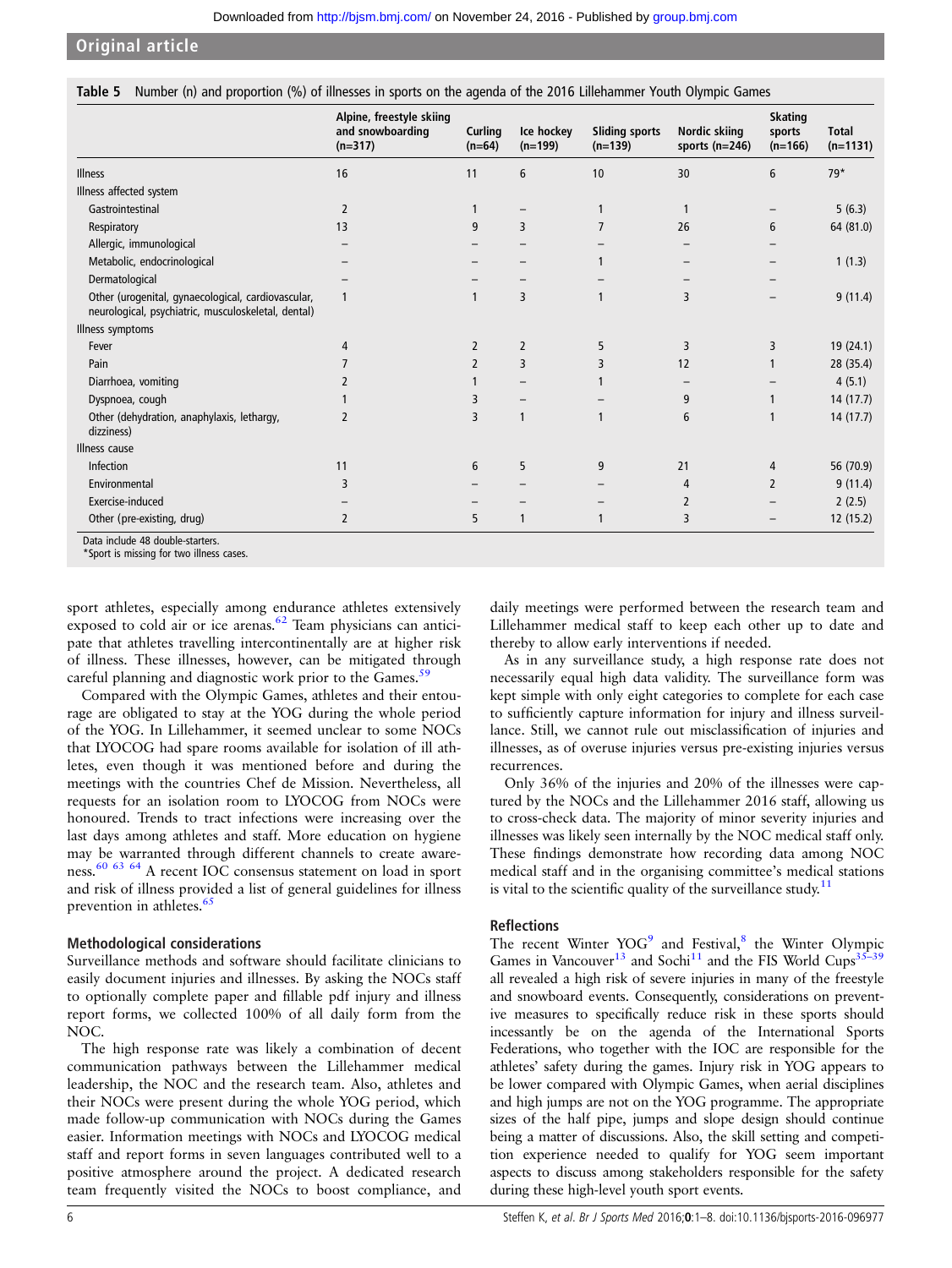<span id="page-6-0"></span>While the amount of high-level international competitions for young talented athletes is increasing, discussions are raising on their health benefits.<sup>[54 67](#page-7-0)–69</sup> Early sport specialisation among youths has been associated with increased rates of overuse injuries, burnout, decreased motivation for participation and drop out from sports.<sup>5</sup>

In contrast to working with the mature, fully developed elite athletes, there are particular challenges related to working with high-level youth athletes that should be recognised.<sup>66 69</sup> Talented players are likely to possess superior athletic ability; however, when coupled with sudden increases in strength, muscle mass and training load, it may prove to further amplify their risk of developing acute and overload injuries. $69-71$  $69-71$ Mismatches in biological maturity in addition to excessive and rapid increases in training loads are likely responsible for a large proportion of injuries.<sup>[69 71 72](#page-7-0)</sup> Also, many of the most talented athletes are competing for several teams or in higher age groups, which leads to a mismatch between competition participation and training/recovery and presumably to an increased injury risk. $71 \t 73$  Therefore, it is of outmost importance to monitor the young athlete's training load, including the load that he/she is prepared for.<sup>[74](#page-7-0)</sup> The implementation of an electronic medical record system within the NOCs would not only improve the healthcare provision in the Games, but also provide a number of new opportunities for recording health data in a confidential manner during out of competition periods.

There is no knowledge available to substantiate whether YOG athletes will excel in the adult Olympic Games or whether injuries and burnouts will result in their demise as athletes. It is our role as the sports medicine community to protect their overall health. Injury and illness surveillance during YOG and other high-level junior sport events accompanied by follow-up of these athletes is an important first step in injury and illness prevention and in the caretaking of the young elite athletes.

#### What are the findings?

- ▸ Nine per cent of the athletes incurred at least one injury, 7% incurred at least one illness during the Games.
- ▸ Nine per cent of injuries were registered with an estimated absence from sport for >7 days.
- The International Olympic Committee injury and illness surveillance system is well accepted by National Olympic Committees in a Youth Olympic Games setting.

# How might it impact on clinical practice in the near future?

- $\blacktriangleright$  Appropriate sizes of the half pipe, jumps and slope design should continue being a matter of discussions.
- ▸ Skill setting and competition experience needed to qualify for Youth Olympic Games seem important aspects to discuss for the safety during high-level youth sport events.
- $\blacktriangleright$  In contrast to working with the mature, fully developed elite athletes, there are particular challenges related to working with high-level youth athletes that should be recognised.
- ► It is of importance to monitor the young athlete's total load.

## **CONCLUSION**

In summary, 9% of the athletes incurred an injury and 7% suffered from at least one illness during the 2nd Youth Olympic Winter Games in Lillehammer 2016, which in itself is comparable to the YOG 2012 Innsbruck event. The incidences and characteristics of injuries and illnesses in training and competition varied substantially between sports.

#### Twitter Follow Torbjørn Soligard at [@TSoligard](http://twitter.com/TSoligard)

Acknowledgements The authors specially thank Mrs Tove Berg from LYOCOG, Professor Wolfgang Schobersberger and all the NOC medical staff contributing to the data collection: Philippe Le Van (AND), Magdalena Kast (ARG), Gagik Sargsyan (ARM), Jane Fitzpatrick (AUS), Joachim Westermeier (AUT), Tom Verhoeven (BEL), Said Fazlagic (BIH), Andrei Tsikhanenkau (BLR), Roberto Nahon (BRA), Liliya Pandurova (BUL), Erika B Persson (CAN), Roberto Negrin Vyhmeister (CHI), Cheng Qian (CHN), Philippe Le Van (COL), Dejan Aleksandric (CRO), George Terezopoulos (CYP), Jiri Neumann (CZE), Jakob Ovesen (DEN), Victor Bayarri Garcia (ESP), Merle Kaljurand (EST), Niklas Lindblad (FIN), Philippe Le Van (FRA), Alastair Nicol (GBR), Giorgi Eskakia (GEO), Verena Freiberger (GER), Vasileios Katsoras (GRE), Szabolcs Toth (HUN), Roshan Lal Thakur (IND), Nasser Talebi (IRI), Anne O'Connor (IRL), Orvar Olafson (ISL), Yaniv Ashkenazi (ISR), Piero Faccini (ITA), Nelson Stokes ( JAM), Kota Watanabe ( JPN), Gossarov Akhmet (KAZ), Philip Boit (KEN), Salamt Ergeshov (KGZ), Jungjoong Yoon (KOR), Maruta Murovska (LAT), Georges Zeidan (LEB), Hanspeter Betschart (LIE), Diana Baubiniene (LTU), Sven Klein (LUX), Bill Westlake (MAS), Larisa Popova (MDA), Carlos Pruneda (MEX), Sasho Popovski (MKD), Rajko Kosic (MNE), Philippe Le Van (MON), Erik Gemser (NED), Sunil Kumar Shrestha (NEP), John Bjørneboe (NOR), Toni Kidwell (NZL), Krzysztof Henryk Zając (POL), Pedro Farromba (POR), Dan Florin Tanase (ROU), Patience (RSA), Katy Morozova (RUS), Nezka Poljansek (SLO), Gatti Gianlu (SMR), Dejan Aleksandric (SRB), Hanspeter Betschart (SUI), Branislav Delej (SVK), Thomas Torstenssen (SWE), Carolina De Mascarenhas (TLS), Sam Yang (TPE), Fatih Agduman (TUR), Oleksander Varvinskyi (UKR), Heather Linden (USA). The Oslo Sports Trauma Research Center has been established at the Norwegian School of Sport Sciences through generous grants from the Royal Norwegian Ministry of Culture, the South-Eastern Norway Regional Health Authority, the International Olympic Committee, the Norwegian Olympic Committee and Confederation of Sport and Norsk Tipping AS.

Contributors KS, KH, TM, LE and TS contributed to the study design and data recoding preparation. All authors were responsible for the data collection and analysis, and KS wrote the first draft. All authors contributed to the final paper. KS, LE and TS are responsible for the overall content as guarantors.

#### Competing interests None declared.

**Ethics approval** The study was approved by the medical research ethics committee of the South-Eastern Norway Regional Health Authority.

Provenance and peer review Not commissioned; externally peer reviewed.

#### **REFERENCES**

- 1 International Olympic Committee. IOC. [https://stillmed.olympic.org/Documents/](https://stillmed.olympic.org/Documents/olympic_charter_en.pdf) [olympic\\_charter\\_en.pdf](https://stillmed.olympic.org/Documents/olympic_charter_en.pdf) (accessed 1 Sep 2016).
- 2 Malisoux L, Frisch A, Urhausen A, et al. Monitoring of sport participation and injury risk in young athletes. [J Sci Med Sport](http://dx.doi.org/10.1016/j.jsams.2013.01.008) 2013;16:504-8.
- Westin M, Alricsson M, Werner S. Injury profile of competitive alpine skiers: a five-year cohort study. [Knee Surg Sports Traumatol Arthrosc](http://dx.doi.org/10.1007/s00167-012-1921-x) 2012;20:1175-81.
- 4 Pluim BM, Loeffen FG, Clarsen B, et al. A one-season prospective study of injuries and illness in elite junior tennis. [Scand J Med Sci Sports](http://dx.doi.org/10.1111/sms.12471) 2016;26:564-71.
- 5 Moller M, Attermann J, Myklebust G, et al. Injury risk in Danish youth and senior elite handball using a new SMS text messages approach. [Br J Sports Med](http://dx.doi.org/10.1136/bjsports-2012-091022) 2012;46:531-7.
- 6 Jacobsson J, Timpka T, Kowalski J, et al. Prevalence of musculoskeletal injuries in Swedish elite track and field athletes. [Am J Sports Med](http://dx.doi.org/10.1177/0363546511425467) 2012;40:163-9.
- 7 van Beijsterveldt AM, Thijs KM, Backx FJ, et al. Sports injuries and illnesses during the European Youth Olympic Festival 2013. [Br J Sports Med](http://dx.doi.org/10.1136/bjsports-2014-094035) 2015;49:448-52.
- Ruedl G, Schnitzer M, Kirschner W, et al. Sports injuries and illnesses during the 2015 Winter European Youth Olympic Festival. [Br J Sports Med](http://dx.doi.org/10.1136/bjsports-2015-095665) 2016;50:631-6.
- 9 Ruedl G, Schobersberger W, Pocecco E, et al. Sport injuries and illnesses during the first Winter Youth Olympic Games 2012 in Innsbruck, Austria. [Br J Sports Med](http://dx.doi.org/10.1136/bjsports-2012-091534) 2012;46:1030–7.
- 10 Steffen K, Engebretsen L. More data needed on injury risk among young elite athletes. [Br J Sports Med](http://dx.doi.org/10.1136/bjsm.2010.073833) 2010;44:485–9.
- 11 Soligard T, Steffen K, Palmer-Green D, et al. Sports injuries and illnesses in the Sochi 2014 Olympic Winter Games. [Br J Sports Med](http://dx.doi.org/10.1136/bjsports-2014-094538) 2015;49:441-7.
- 12 Engebretsen L, Soligard T, Steffen K, et al. Sports injuries and illnesses during the London Summer Olympic Games 2012. [Br J Sports Med](http://dx.doi.org/10.1136/bjsports-2013-092380) 2013;47:407–14.
- 13 Engebretsen L, Steffen K, Alonso JM, et al. Sports injuries and illnesses during the Winter Olympic Games 2010. [Br J Sports Med](http://dx.doi.org/10.1136/bjsm.2010.076992) 2010;44:772-80.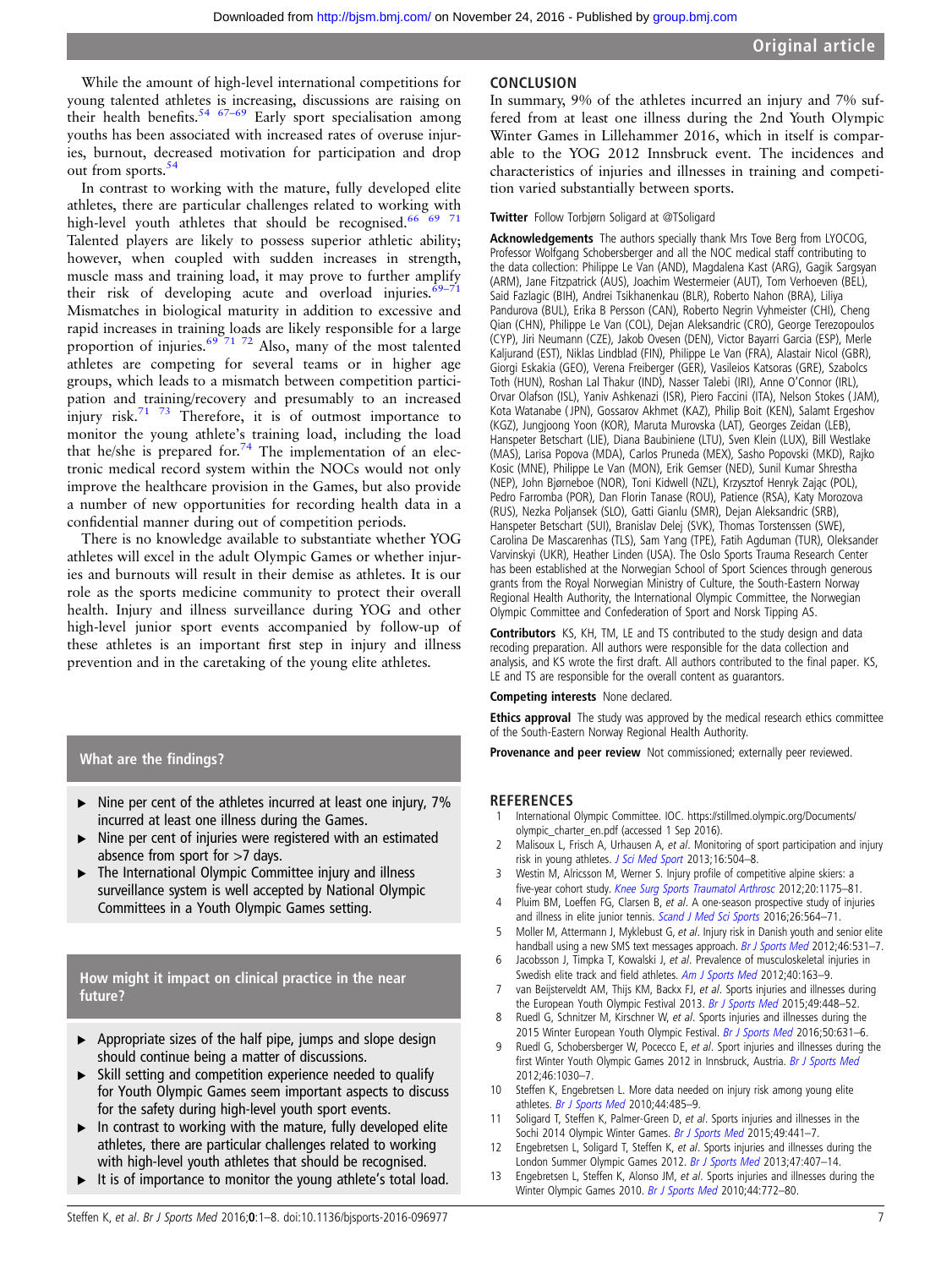- <span id="page-7-0"></span>14 Junge A, Engebretsen L, Mountjoy ML, et al. Sports injuries during the Summer Olympic Games 2008. [Am J Sports Med](http://dx.doi.org/10.1177/0363546509339357) 2009;37:2165–72.
- 15 Derman W, Schwellnus MP, Jordaan E, et al. High incidence of injury at the Sochi 2014 Winter Paralympic Games: a prospective cohort study of 6564 athlete days. [Br J Sports Med](http://dx.doi.org/10.1136/bjsports-2016-096214) 2016;50:1069–74.
- 16 Derman W, Schwellnus MP, Jordaan E, et al. The incidence and patterns of illness at the Sochi 2014 Winter Paralympic Games: a prospective cohort study of 6564 athlete days. [Br J Sports Med](http://dx.doi.org/10.1136/bjsports-2016-096215) 2016;50:1064-8.
- 17 Derman W, Schwellnus M, Jordaan E, et al. Illness and injury in athletes during the competition period at the London 2012 Paralympic Games: development and implementation of a web-based surveillance system (WEB-IISS) for team medical staff. [Br J Sports Med](http://dx.doi.org/10.1136/bjsports-2013-092375) 2013;47:420–5.
- 18 Schwellnus M, Derman W, Jordaan E, et al. Factors associated with illness in athletes participating in the London 2012 Paralympic Games: a prospective cohort study involving 49,910 athlete-days. [Br J Sports Med](http://dx.doi.org/10.1136/bjsports-2013-092371) 2013;47:433–40.
- 19 Willick SE, Webborn N, Emery C, et al. The epidemiology of injuries at the London 2012 Paralympic Games. [Br J Sports Med](http://dx.doi.org/10.1136/bjsports-2013-092374) 2013;47:426-32.
- 20 Webborn N, Willick S, Emery CA. The injury experience at the 2010 Winter Paralympic Games. [Clin J Sport Med](http://dx.doi.org/10.1097/JSM.0b013e318243309f) 2012;22:3-9.
- 21 Webborn N, Willick S, Reeser JC. Injuries among disabled athletes during the 2002 Winter Paralympic Games. [Med Sci Sports Exerc](http://dx.doi.org/10.1249/01.mss.0000218120.05244.da) 2006;38:811-15.
- 22 Alonso JM, Jacobsson J, Timpka T, et al. Preparticipation injury complaint is a risk factor for injury: a prospective study of the Moscow 2013 IAAF Championships. [Br J Sports Med](http://dx.doi.org/10.1136/bjsports-2014-094359) 2015;49:1118–24.
- 23 Feddermann-Demont N, Junge A, Edouard P, et al. Injuries in 13 international Athletics championships between 2007-2012. [Br J Sports Med](http://dx.doi.org/10.1136/bjsports-2013-093087) 2014;48:513-22.
- 24 Bahr R, Reeser JC, Fédération Internationale de Volleyball. Injuries among world-class professional beach volleyball players. The Federation Internationale de Volleyball beach volleyball injury study. Am J Sports Med 2003;31:119–25.
- 25 Bere T, Kruczynski J, Veintimilla N, et al. Injury risk is low among world-class volleyball players: 4-year data from the FIVB Injury Surveillance System. [Br J Sports](http://dx.doi.org/10.1136/bjsports-2015-094959) [Med](http://dx.doi.org/10.1136/bjsports-2015-094959) 2015;49:1132–7.
- 26 Bere T, Alonso JM, Wangensteen A, et al. Injury and illness surveillance during the 24th Men's Handball World Championship 2015 in Qatar. Br J [Sports Med](http://dx.doi.org/10.1136/bjsports-2015-094972) 2015;49:1151–6.
- 27 Langevoort G, Myklebust G, Dvorak J, et al. Handball injuries during major international tournaments. [Scand J Med Sci Sports](http://dx.doi.org/10.1111/j.1600-0838.2006.00587.x) 2007;17:400–7.
- 28 Fuller CW, Sheerin K, Targett S. Rugby World Cup 2011: International Rugby Board injury surveillance study. [Br J Sports Med](http://dx.doi.org/10.1136/bjsports-2012-091155) 2013;47:1184-91.
- 29 Taylor AE, Fuller CW, Molloy MG. Injury surveillance during the 2010 IRB Women's Rugby World Cup. [Br J Sports Med](http://dx.doi.org/10.1136/bjsports-2011-090024) 2011;45:1243–5.
- 30 Fuller CW, Laborde F, Leather RJ, et al. International Rugby Board Rugby World Cup 2007 injury surveillance study. [Br J Sports Med](http://dx.doi.org/10.1136/bjsm.2008.047035) 2008;42:452-9.
- 31 Best JP, McIntosh AS, Savage TN. Rugby World Cup 2003 injury surveillance project. [Br J Sports Med](http://dx.doi.org/10.1136/bjsm.2004.016402) 2005;39:812–17.
- 32 Junge A, Dvořák J. Football injuries during the 2014 FIFA World Cup. [Br J Sports](http://dx.doi.org/10.1136/bjsports-2014-094469) [Med](http://dx.doi.org/10.1136/bjsports-2014-094469) 2015;49:599–602.
- 33 Junge A, Dvorak J. Injury surveillance in the World Football Tournaments 1998– 2012. [Br J Sports Med](http://dx.doi.org/10.1136/bjsports-2013-092205) 2013;47:782-8.
- 34 Dvorak J, Junge A, Derman W, et al. Injuries and illnesses of football players during the 2010 FIFA World Cup. [Br J Sports Med](http://dx.doi.org/10.1136/bjsm.2010.079905) 2011;45:626-30.
- 35 Steenstrup SE, Bere T, Bahr R. Head injuries among FIS World Cup alpine and freestyle skiers and snowboarders: a 7-year cohort study. [Br J Sports Med](http://dx.doi.org/10.1136/bjsports-2013-093145) 2014;48:41-5.
- 36 Major DH, Steenstrup SE, Bere T, et al. Injury rate and injury pattern among elite World Cup snowboarders: a 6-year cohort study. [Br J Sports Med](http://dx.doi.org/10.1136/bjsports-2013-092573) 2014;48:18-22.
- 37 Flørenes TW, Bere T, Nordsletten L, et al. Injuries among male and female World Cup alpine skiers. [Br J Sports Med](http://dx.doi.org/10.1136/bjsm.2009.068759) 2009;43:973-8.
- 38 Flørenes TW, Heir S, Nordsletten L, et al. Injuries among World Cup freestyle skiers. [Br J Sports Med](http://dx.doi.org/10.1136/bjsm.2009.071159) 2010;44:803–8.
- 39 Flørenes TW, Nordsletten L, Heir S, et al. Injuries among World Cup ski and snowboard athletes. [Scand J Med Sci Sports](http://dx.doi.org/10.1111/j.1600-0838.2010.01147.x) 2012;22:58-66.
- 40 Mountjoy M, Junge A, Benjamen S, et al. Competing with injuries: injuries prior to and during the 15th FINA World Championships 2013 (aquatics). [Br J Sports Med](http://dx.doi.org/10.1136/bjsports-2014-093991) 2015;49:37–43.
- 41 Mountjoy M, Junge A, Alonso JM, et al. Sports injuries and illnesses in the 2009 FINA World Championships (Aquatics). [Br J Sports Med](http://dx.doi.org/10.1136/bjsm.2010.071720) 2010;44:522-7.
- 42 Tuominen M, Stuart MJ, Aubry M, et al. Injuries in world junior ice hockey championships between 2006 and 2015. Br J Sports Med Published Online First: 8 Jun 2016. doi:10.1136/bjsports-2016-095992
- 43 Tuominen M, Stuart MJ, Aubry M, et al. Injuries in women's international ice hockey: an 8-year study of the World Championship tournaments and Olympic Winter Games. [Br J Sports Med](http://dx.doi.org/10.1136/bjsports-2015-094647) 2016;50:1406-12.
- 44 Bere T, Flørenes TW, Krosshaug T, et al. Mechanisms of anterior cruciate ligament injury in World Cup alpine skiing: a systematic video analysis of 20 cases. [Am J Sports Med](http://dx.doi.org/10.1177/0363546511405147) 2011;39:1421–9.
- 45 Bere T, Flørenes TW, Krosshaug T, et al. Events leading to anterior cruciate ligament injury in World Cup Alpine Skiing: a systematic video analysis of 20 cases. [Br J Sports Med](http://dx.doi.org/10.1136/bjsports-2011-090517) 2011;45:1294–302.
- 46 Randjelovic S, Heir S, Nordsletten L, et al. Injury situations in Freestyle Ski Cross (SX): a video analysis of 33 cases. [Br J Sports Med](http://dx.doi.org/10.1136/bjsports-2012-091999) 2014;48:29-35.
- 47 Bakken A, Bere T, Bahr R, et al. Mechanisms of injuries in World Cup Snowboard Cross: a systematic video analysis of 19 cases. [Br J Sports Med](http://dx.doi.org/10.1136/bjsports-2011-090527) 2011;45:1315-22.
- Edouard P, Branco P, Alonso JM. Muscle injury is the principal injury type and hamstring muscle injury is the first injury diagnosis during top-level international athletics championships between 2007 and 2015. [Br J Sports Med](http://dx.doi.org/10.1136/bjsports-2015-095559) 2016;50:619–30.
- 49 Black AM, Macpherson AK, Hagel BE, et al. Policy change eliminating body checking in non-elite ice hockey leads to a threefold reduction in injury and concussion risk in 11- and 12-year-old players. [Br J Sports Med](http://dx.doi.org/10.1136/bjsports-2015-095103) 2016;50:55-61.
- 50 Bjørneboe J, Bahr R, Dvorak J, et al. Lower incidence of arm-to-head contact incidents with stricter interpretation of the Laws of the Game in Norwegian male professional football. [Br J Sports Med](http://dx.doi.org/10.1136/bjsports-2012-091522) 2013;47:508-14.
- 51 Haaland B, Steenstrup SE, Bere T, et al. Injury rate and injury patterns in FIS World Cup Alpine skiing (2006–2015): have the new ski regulations made an impact? [Br J Sports Med](http://dx.doi.org/10.1136/bjsports-2015-095467) 2016;50:32–6.
- 52 Reboursiere E, Bohu Y, Retière D, et al. Impact of the national prevention policy and scrum law changes on the incidence of rugby-related catastrophic cervical spine injuries in French Rugby Union. Br J Sports Med Published Online First: 25 Jul 2016. doi:10.1136/bjsports-2016-096122
- Junge A, Engebretsen L, Alonso JM, et al. Injury surveillance in multi-sport events: the International Olympic Committee approach. [Br J Sports Med](http://dx.doi.org/10.1136/bjsm.2008.046631) 2008;42:413-21.
- 54 DiFiori JP, Benjamin HJ, Brenner J, et al. Overuse injuries and burnout in youth sports: a position statement from the American Medical Society for Sports Medicine. [Clin J Sport Med](http://dx.doi.org/10.1097/JSM.0000000000000060) 2014;24:3–20.
- 55 Emery CA, Hagel B, Decloe M, et al. Risk factors for injury and severe injury in youth ice hockey: a systematic review of the literature. [Inj Prev](http://dx.doi.org/10.1136/ip.2009.022764) 2010;16:113-18.
- 56 Emery CA, Kang J, Shrier I, et al. Risk of injury associated with body checking among youth ice hockey players. [JAMA](http://dx.doi.org/10.1001/jama.2010.755) 2010;303:2265-72.
- 57 Mukherjee S. Head and face injuries during the men's field hockey Junior World Cup 2009. [Am J Sports Med](http://dx.doi.org/10.1177/0363546511426697) 2012;40:686-90.
- 58 McKay CD, Meeuwisse WH, Emery CA. Informing body checking policy in youth ice hockey in Canada: a discussion meeting with researchers and community stakeholders. [Can J Public Health](http://dx.doi.org/10.17269/cjph.105.4653) 2014;105:e445-9.
- 59 Schwellnus MP, Derman WE, Jordaan E, et al. Elite athletes travelling to international destinations >5 time zone differences from their home country have a 2-3-fold increased risk of illness. [Br J Sports Med](http://dx.doi.org/10.1136/bjsports-2012-091395) 2012;46:816-21.
- 60 Schwellnus M, Derman W, Page T, et al. Illness during the 2010 Super 14 Rugby Union tournament—a prospective study involving 22 676 player days. [Br J Sports](http://dx.doi.org/10.1136/bjsports-2012-091046) [Med](http://dx.doi.org/10.1136/bjsports-2012-091046) 2012;46:499–504.
- Sell K, Hainline B, Yorio M, et al. Illness data from the US Open Tennis Championships From 1994 to 2009. [Clin J Sport Med](http://dx.doi.org/10.1097/JSM.0b013e31826b7e52) 2013;23:25–32.
- 62 Carlsen KH, Anderson SD, Bjermer L, et al. Exercise-induced asthma, respiratory and allergic disorders in elite athletes: epidemiology, mechanisms and diagnosis: part I of the report from the Joint Task Force of the European Respiratory Society (ERS) and the European Academy of Allergy and Clinical Immunology (EAACI) in cooperation with GA2LEN. [Allergy](http://dx.doi.org/10.1111/j.1398-9995.2008.01662.x) 2008;63:387–403.
- 63 Kippelen P, Fitch KD, Anderson SD, et al. Respiratory health of elite athletes-preventing airway injury: a critical review. [Br J Sports Med](http://dx.doi.org/10.1136/bjsports-2012-091056) 2012;46:471-6.
- 64 Hanstad DV, Rønsen O, Andersen SS, et al. Fit for the fight? Illnesses in the Norwegian team in the Vancouver Olympic Games. [Br J Sports Med](http://dx.doi.org/10.1136/bjsm.2010.081364) 2011;45:571-5.
- 65 Schwellnus M, Soligard T, Alonso JM, et al. How much is too much? (Part 2) International Olympic Committee consensus statement on load in sport and risk of illness. [Br J Sports Med](http://dx.doi.org/10.1136/bjsports-2016-096572) 2016;50:1043–52.
- 66 Hall R, Barber Foss K, Hewett TE, et al. Sport specialization's association with an increased risk of developing anterior knee pain in adolescent female athletes. [J Sport Rehabil](http://dx.doi.org/10.1123/jsr.2013-0101) 2015;24:31–5.
- 67 Jayanthi N, Pinkham C, Dugas L, et al. Sports specialization in young athletes: evidence-based recommendations. [Sports Health](http://dx.doi.org/10.1177/1941738112464626) 2013;5:251-7.
- 68 Bahr R. Demise of the fittest: are we destroying our biggest talents? [Br J Sports](http://dx.doi.org/10.1136/bjsports-2014-093832) [Med](http://dx.doi.org/10.1136/bjsports-2014-093832) 2014;48:1265–7.
- 69 Bergeron MF, Mountjoy M, Armstrong N, et al. International Olympic Committee consensus statement on youth athletic development. [Br J Sports Med](http://dx.doi.org/10.1136/bjsports-2015-094962) 2015;49:843–51.
- 70 Johnson A, Doherty PJ, Freemont A. Investigation of growth, development, and factors associated with injury in elite schoolboy footballers: prospective study. [BMJ](http://dx.doi.org/10.1136/bmj.b490) 2009;338:b490.
- 71 Visnes H, Aandahl HÅ, Bahr R. Jumper's knee paradox—jumping ability is a risk factor for developing jumper's knee: a 5-year prospective study. [Br J Sports Med](http://dx.doi.org/10.1136/bjsports-2012-091385) 2013;47:503–7.
- 72 Engebretsen L, Steffen K, Bahr R, et al. The International Olympic Committee Consensus statement on age determination in high-level young athletes. [Br J Sports](http://dx.doi.org/10.1136/bjsm.2010.073122) [Med](http://dx.doi.org/10.1136/bjsm.2010.073122) 2010;44:476–84.
- 73 Soligard T, Grindem H, Bahr R, et al. Are skilled players at greater risk of injury in female youth football? [Br J Sports Med](http://dx.doi.org/10.1136/bjsm.2010.075093) 2010;44:1118-23.
- 74 Gabbett TJ. The training-injury prevention paradox: should athletes be training smarter and harder? [Br J Sports Med](http://dx.doi.org/10.1136/bjsports-2015-095788) 2016;50:273-80.